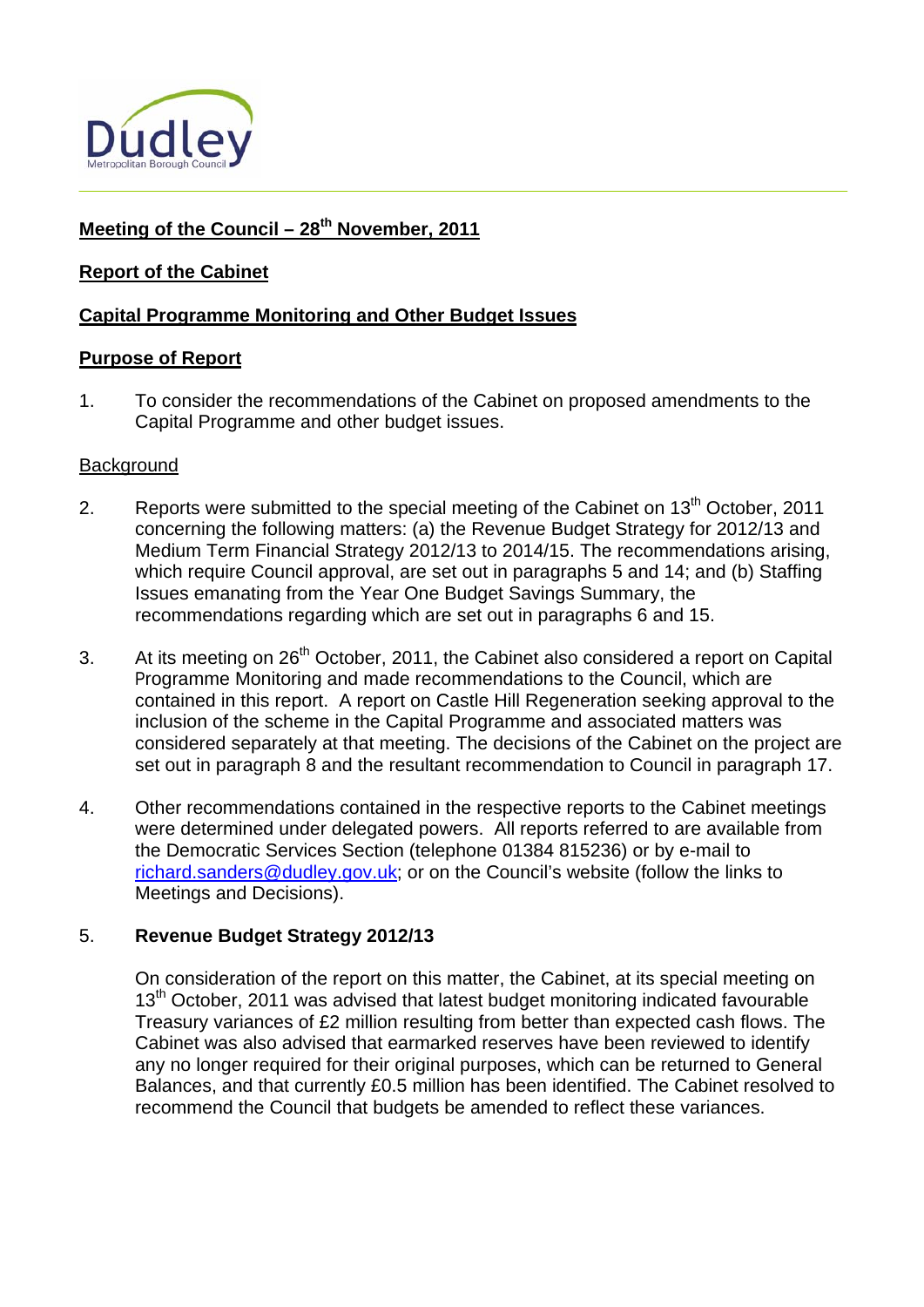# 6. **Staffing Issues – Year One Budget Savings Summary**

On consideration of the report referred to in paragraph 2 above, the Cabinet, at its special meeting held on  $13<sup>th</sup>$  October, 2011 resolved to recommend the Council as follows:

- That the contents of the report and the learning outcomes be noted.
- That the draft outline timetable for year two savings, be noted.
- That the Council seek expressions of interest in a voluntary redundancy process for year two savings to further support a reduction in compulsory redundancies and that the category of posts excluded at this stage be noted.
- That the Director of Corporate Resources, in consultation with the Cabinet Member for Human Resources, Law and Governance, be authorised to determine all applications for voluntary redundancy including those where there are pension implications, up to a maximum of £2.5 million for direct redundancy costs and £1.5 million for the capitalised cost of pension strain.
- That the Council be recommended to endorse the recommendations on staffing issues associated with the budget strategy for 2012/13 as appropriate.

#### **Urban Environment**

7. Grange Road Subway, Halesowen

 The subway under the Queensway, Halesowen is an important pedestrian access into the town centre but is situated alongside the River Stour, which in 2007 and 2008 burst its banks causing severe flooding, particularly to Grange Crescent.

The recent flood studies report produced by the Environment Agency (EA) identified one area requiring additional flood protection at the town-side entrance/ exit ramp where it links with Great Cornbow.

There has also been a longstanding concern over the blind spot in this ramp as the existing footpath meets the box section subway and plans have been prepared to alter the footpath arrangement to improve visibility and encourage use of the subway by partially removing pedestrian concerns.

It has been agreed with the EA that it would be in our best interests to combine these schemes and work in partnership thus enabling works on the flood protection scheme to be carried out to fit in with other works and enable savings by the Council to be made due to reduced preliminary items and combined working.

A further advantage for the Council is that the EA is prepared to contribute towards the cost of the Council's work based on the cost of work that they would have to carry out on the Council owned retaining wall.

This will mean that the net cost to the Council will be in the region of £50,000 including fees, provided that all of the works can be completed by the EA deadline of the end of March 2012. This can be funded from the Bridges revenue budget.

It is proposed that the project be approved and included in the Capital Programme.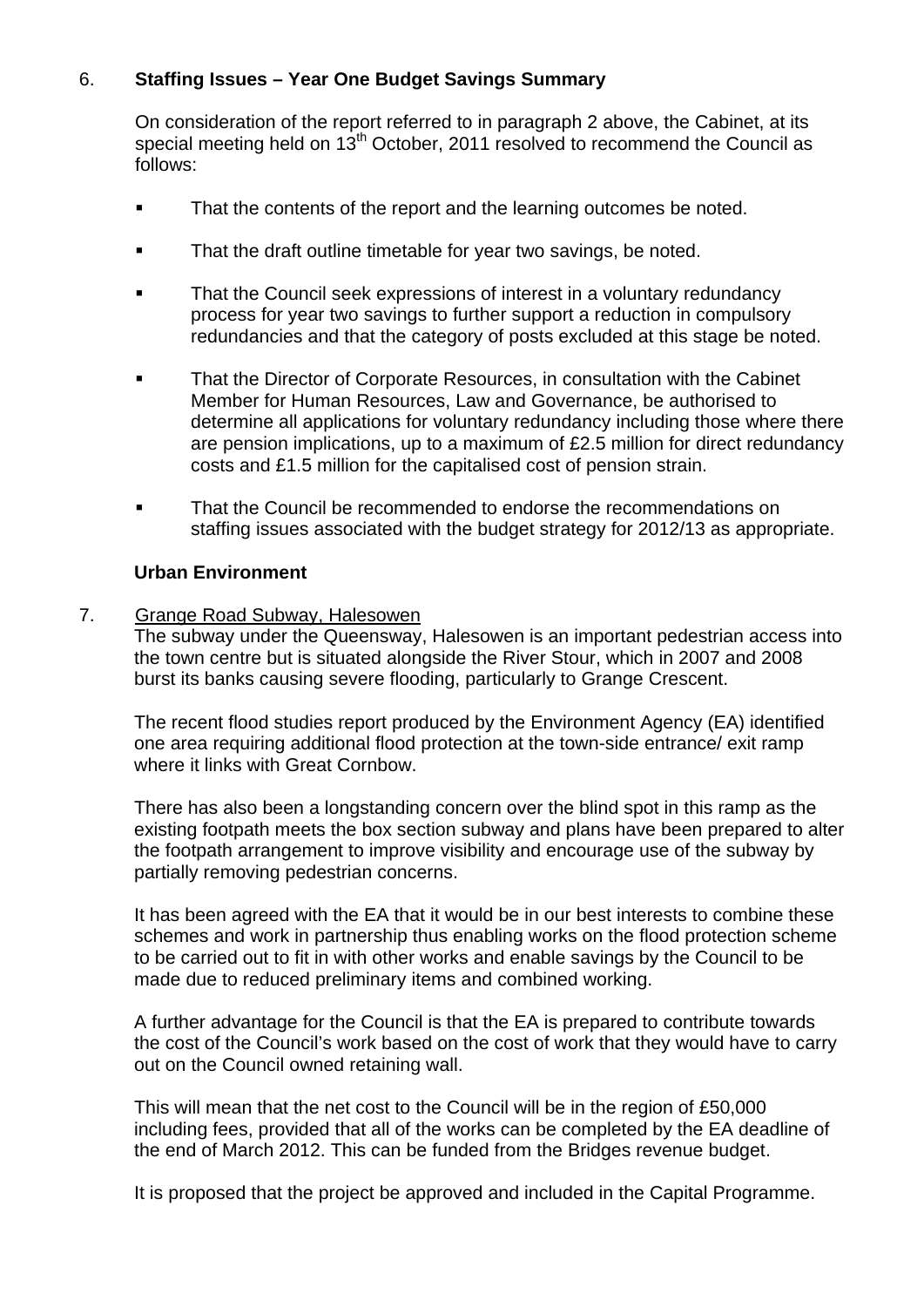#### 8. Castle Hill Regeneration

The Council and the arms length regeneration company New Heritage Regeneration Ltd (NHRL) are preparing ambitious proposals for the Castle Hill site. The proposals, which are being drawn up with the strategic engagement of Dudley Zoo, the Black Country Living Museum and the Dudley Canal Trust, aim to effectively integrate the site with Dudley Town Centre and;

- raise visitor numbers from the present 600,000 per annum to 1 million per annum
- create a new primary access to the site (for which planning permission was granted on the 2<sup>nd</sup> February, 2010) from Tipton Road
- prepare land for new and complementary tourism/leisure development
- secure further capital investment in the Zoo
- where appropriate, acquire further land required for development, for which compulsory purchase powers were secured in November 2009.

The Cabinet has considered a number of reports on the Castle Hill development, most recently on 16<sup>th</sup> March, 2011, where approval was given to matters including the reinvestment of surplus from capital receipts and other income to support the delivery of regeneration in and around Dudley town centre and to the extinguishment of existing compulsory purchase powers at the Castle Hill site.

The Council has taken the opportunity to carry out acquisitions of strategic sites to support the delivery of this project, and in late 2010 secured the purchase of the former Gala Bingo and Royal Brierley sites. Proposals are currently being prepared for the former site, and the Council's Archives relocation is now proposed to be located on the latter. The change in proposed location from the Black Country Living Museum car park to the Royal Brierley site has secured a saving of approximately £1m to the Council and provided early and complementary development activity at the Castle Hill site.

A £4.51 million funding application has been submitted under the European Regional Development Fund's (ERDF) Sustainable Urban Development Programme, in respect of which all requests for information from the ERDF appraisal team have been satisfactorily addressed and for which a full funding approval is expected in the very near future. In addition, the Council and NHRL have given support to the successful £1million funding bid submitted by Dudley Zoo to the Heritage Lottery Fund and Dudley Zoological Gardens are investing £1.32million into the regeneration of their own buildings and facilities. In addition, Dudley Zoological Gardens intend to submit further bids totalling £2.1million to the Heritage Lottery Fund.

The total estimated value of this project and the breakdown of proposed funding sources are set out below: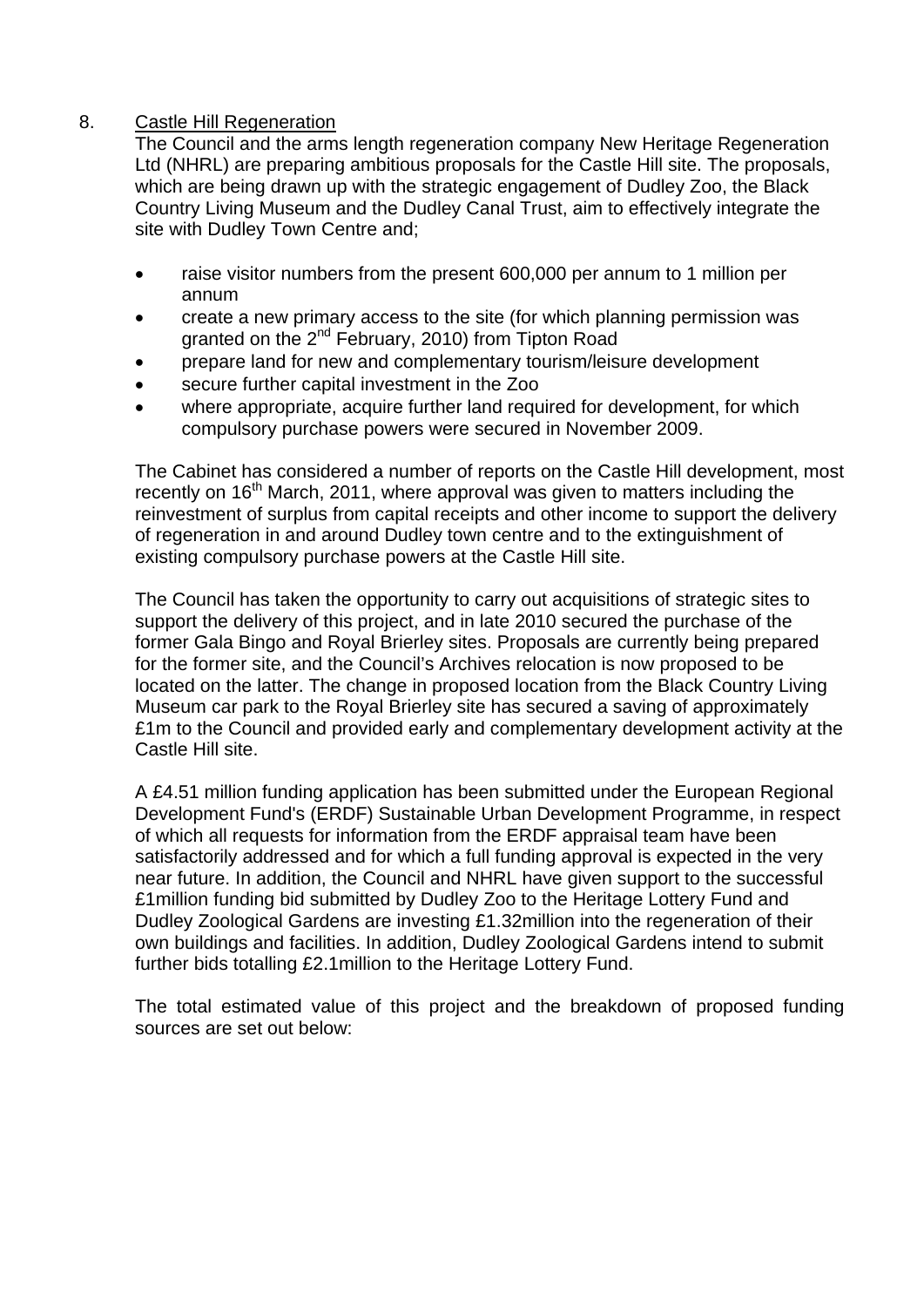| <b>Estimated costs</b>                                                                               | £M    |       |
|------------------------------------------------------------------------------------------------------|-------|-------|
| <b>Archive Centre</b>                                                                                | 6.0   |       |
| Dudley Zoological Gardens enhancements                                                               | 3.20  |       |
| <b>Dudley Zoological Gardens offices</b>                                                             | 0.12  |       |
| <b>Access road from Tipton Road</b>                                                                  | 1.46  |       |
| Access roads on site                                                                                 | 3.50  |       |
| Car parking on site                                                                                  | 0.60  |       |
| <b>Visitor arrival facilities</b>                                                                    | 0.25  |       |
| <b>Total estimated costs</b>                                                                         | 15.13 |       |
|                                                                                                      |       | £M    |
| <b>Proposed funding sources</b>                                                                      |       |       |
| ERDF                                                                                                 |       | 4.51  |
| Archive Centre - Dudley MBC                                                                          |       | 6.0   |
| Dudley Zoological Gardens - Heritage Lottery Fund                                                    |       | 3.10  |
| <b>Dudley Zoological Gardens</b>                                                                     |       | 1.32  |
| Dudley MBC capital receipts (from disposal of<br>proposed development sites at the Castle Hill site) |       | 0.20  |
| <b>Total proposed funding sources</b>                                                                |       | 15.13 |

On consideration of the above information, and the financial and legal implications as detailed in the report submitted, the Cabinet resolved to recommend the Council to approve the inclusion of the project in the Capital Programme, subject to confirmation of funding. Under delegated powers, the Cabinet also resolved to authorise the Director of the Urban Environment, in consultation with the Director of Corporate Resources and the Treasurer, to negotiate a funding agreement with Dudley and West Midlands Zoological Society Limited to pass on ERDF contractual obligations including grant clawback in order to mitigate risk to the Council.

#### **Urgent Amendments to the Capital Programme**

#### 9. Installation of the replica of the Titanic anchor

Last year the Council acquired the replica of the Titanic Anchor as part of a project involving Twenty Twenty Productions which culminated in an event in Netherton on 15<sup>th</sup> August, 2010. Following the event the anchor was put on display at the Black Country Living Museum pending its return and permanent installation in Netherton. The requisite permissions were obtained for its installation in Netherton and an event was held on  $17<sup>th</sup>$  September, 2011 to mark its return.

The total cost associated with the installation of the anchor including landscape, planning and transportation is £22,000. The capital cost relating to the actual installation and securing of the anchor is £15,000, which can be funded by a £5,000 capital allocation from the Central Dudley Area Committee and from savings elsewhere in the Directorate of the Urban Environment's Capital Programme. The revenue cost of £7,000 can be met from funding from Dudley Community Partnership, local fundraising and Directorate revenue budgets.

In order to facilitate the installation, a decision (ref. DUE/36/2011) was made by the Leader of the Council in consultation with the Treasurer on  $14<sup>th</sup>$  September, 2011 to include the project in the Capital Programme.